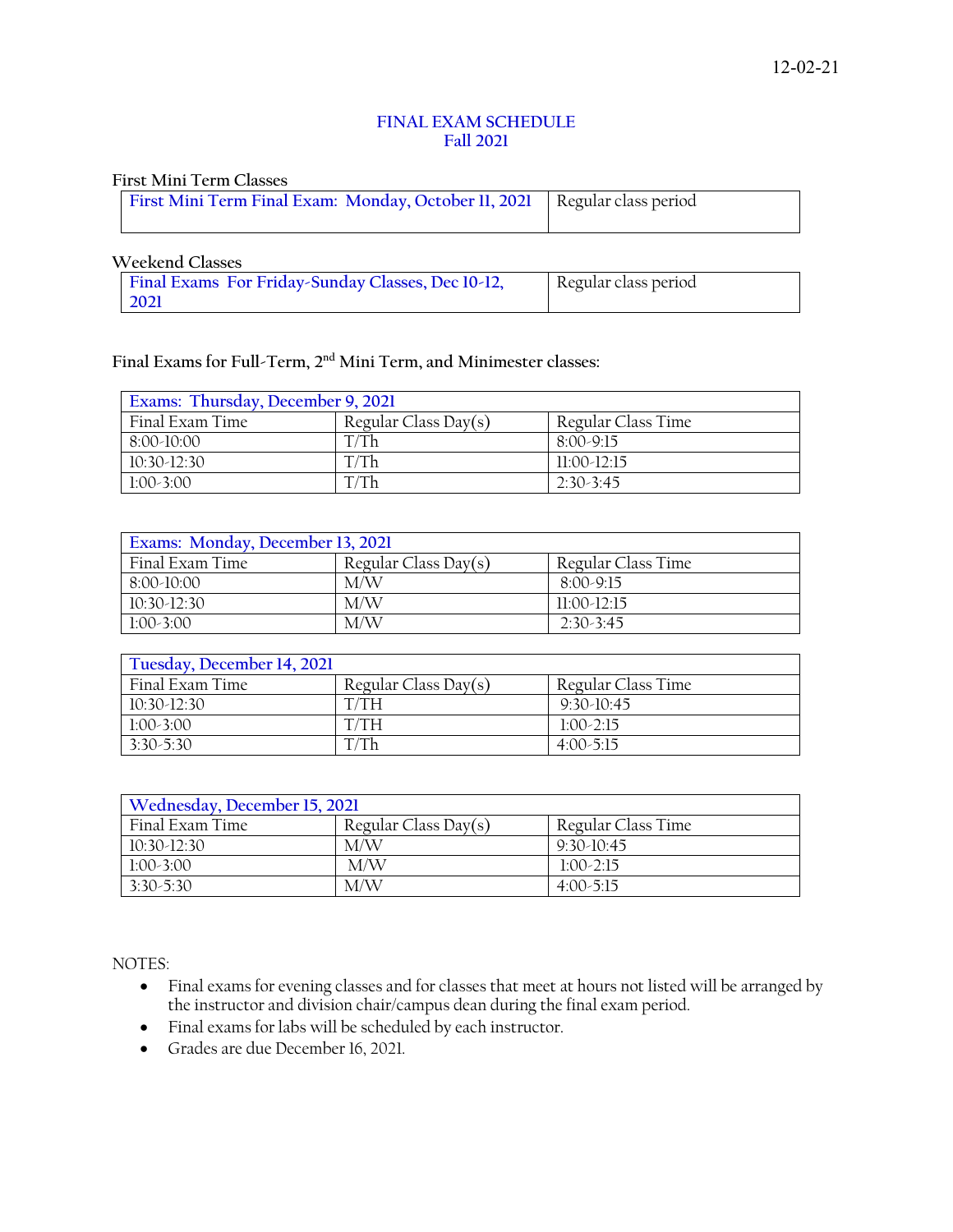## **FINAL EXAM SCHEDULE SPRING 2022**

### **First Mini Term Classes**

| First Mini Term Final Exam: Tuesday, March 1, 2022 | Regular class period |
|----------------------------------------------------|----------------------|
|                                                    |                      |

### **Weekend Classes**

| Final Exams For Friday-Sunday Classes: April 29-May   Regular class period |  |
|----------------------------------------------------------------------------|--|
| 1.2022                                                                     |  |

# **Final Exams for Full-Term, 2nd Mini Term, and Minimester classes:**

| Exams: Thursday, April 28, 2022                               |      |               |  |
|---------------------------------------------------------------|------|---------------|--|
| Regular Class Day(s)<br>Regular Class Time<br>Final Exam Time |      |               |  |
| $8:00-10:00$                                                  | T/Th | $8:00-9:15$   |  |
| $10:30-12:30$                                                 | T/Th | $11:00-12:15$ |  |
| $1:00-3:00$                                                   | T/Th | $2.30 - 3.45$ |  |

| Exams: Monday, May 2, 2022 |                      |                    |
|----------------------------|----------------------|--------------------|
| Final Exam Time            | Regular Class Day(s) | Regular Class Time |
| $8:00-10:00$               | M/W                  | $8:00-9:15$        |
| $10:30-12:30$              | M/W                  | $11:00-12:15$      |
| $1:00-3:00$                | M/W                  | $2:30-3:45$        |

| Exams: Tuesday, May 3, 2022 |                      |                    |  |
|-----------------------------|----------------------|--------------------|--|
| Final Exam Time             | Regular Class Day(s) | Regular Class Time |  |
| $10:30-12:30$               | <sup>Th</sup>        | $9:30-10:45$       |  |
| $1:00-3:00$                 | Г/Тh                 | $1:00-2:15$        |  |
| $3:30-5:30$                 |                      | $4:00-5:15$        |  |

| Exams: Wednesday, May 4, 2022 |                      |                    |
|-------------------------------|----------------------|--------------------|
| Final Exam Time               | Regular Class Day(s) | Regular Class Time |
| $10:30-12:30$                 | M/W                  | $9:30-10:45$       |
| $1:00-3:00$                   | M/W                  | $1:00-2:15$        |
| $3:30-5:30$                   | M/W                  | $4:00-5:15$        |

NOTES:

- Final exams for evening classes and for classes that meet at hours not listed will be arranged by the instructor and division chair/campus dean during the final exam period.
- Final exams for labs will be scheduled by each instructor.
- Grades are due May 6, 2022.